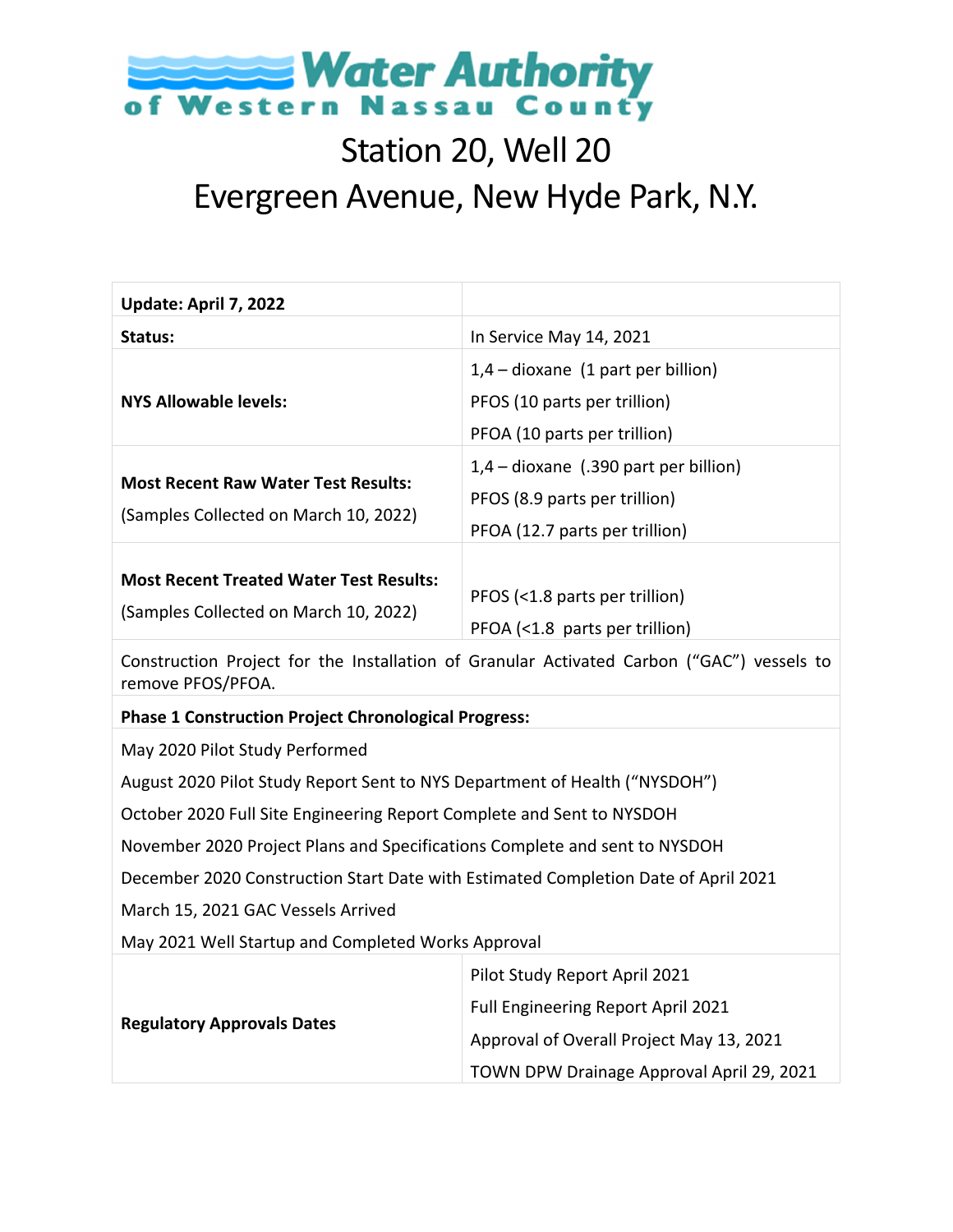| County DPW Drainage Approval March 29,<br>2021 |
|------------------------------------------------|
|                                                |

#### **Phase 1 Current Status**

All water assets are now installed and in‐service effective May 14, 2021. On July 3, 2021 the booster motor failed and the well is temporarily out of service. Emergency protocol was taken to replace the motor. The motor has been replaced and Station is back in service.

### **Phase 2 Construction Project Permanent Building and Site Work Chronological Progress:**

January 2021 Design of Permanent GAC Building

March 2021 Bid Date

July 1, 2021 Construction Start Date. The project experienced a 2 month delay on building construction resulting from PSEG breaker installation. Construction scaffolding was within 10 feet of overhead power lines. Other contractor delays occurred from labor impact from pandemic and supplies availability. New completion target Date is April 30, 2022.

**Phase 3 Construction Project Installation of AOP Treatment, Replacement of Elevated Storage Tank and Site Rehabilitation**

Estimated Date of Engineering Report December 2022

Project Start Date September 2023

Estimated Completion Date December 2024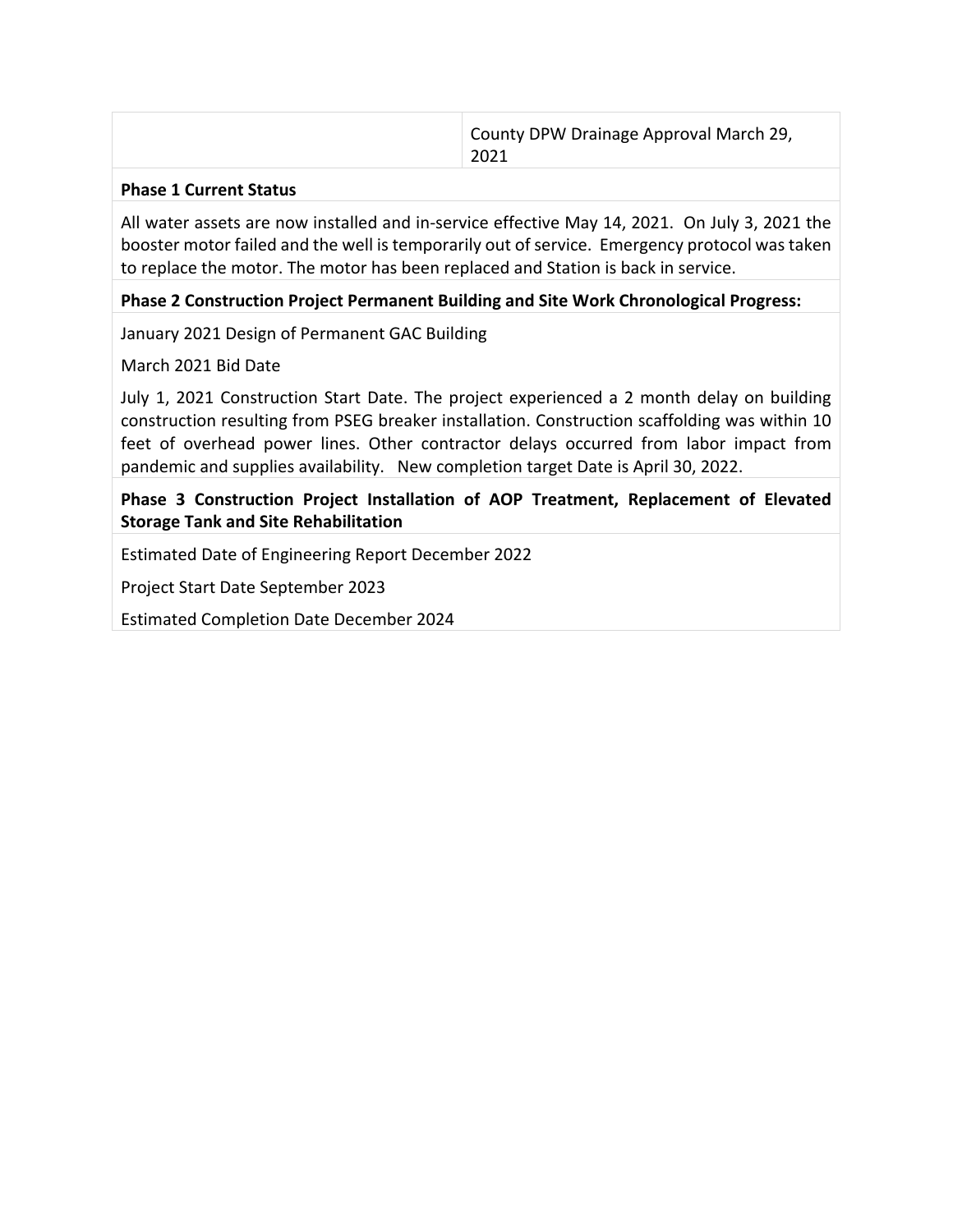# Station 28, Well 28 Miriam Parkway, Elmont, N.Y.

| Update: April 7, 2022                                                            |                                                                                           |
|----------------------------------------------------------------------------------|-------------------------------------------------------------------------------------------|
| Status:                                                                          | June 2021 In Service (Out of Service since Dec.<br>19, 2021)                              |
|                                                                                  | $1,4$ – dioxane (1 part per billion)                                                      |
| <b>NYS Allowable levels:</b>                                                     | PFOS (10 parts per trillion)                                                              |
|                                                                                  | PFOA (10 parts per trillion)                                                              |
| <b>Most Recent Raw Water Test Results:</b>                                       | $1,4$ – dioxane (ND parts per billion)                                                    |
| (Well is out of service since December 19,                                       | PFOS (parts per trillion)                                                                 |
| 2021)                                                                            | PFOA (parts per trillion)                                                                 |
|                                                                                  |                                                                                           |
| <b>Most Recent Treated Water Test Results:</b>                                   |                                                                                           |
| (Well is out of service since December 19,                                       | PFOS (<1.8 parts per trillion)                                                            |
| 2021)                                                                            | PFOA (<1.8 parts per trillion)                                                            |
| remove PFOS/PFOA.                                                                | Construction Project for the Installation of Granular Activated Carbon ("GAC") vessels to |
| <b>Phase 1 Construction Project Chronological Progress:</b>                      |                                                                                           |
| November 2019 Full Site Engineering Report Complete and Sent to NYSDOH           |                                                                                           |
| November 2019 Project Plans and Specifications Complete and sent to NYSDOH       |                                                                                           |
| December 2019 Construction Start Date with Estimated Completion Date of May 2020 |                                                                                           |
| June 2020 Well Startup and Completed Works Approval                              |                                                                                           |
|                                                                                  | <b>Full Engineering Report March 2020</b>                                                 |
| <b>Regulatory Approvals Dates</b>                                                | Approval of Overall Project June 2020                                                     |
|                                                                                  |                                                                                           |
| <b>Phase 2 Construction Project Temporary Fabric Enclosures:</b>                 |                                                                                           |
| January 2021 Enclosure Installation Started                                      |                                                                                           |
| February 2021 Enclosure Installation Complete                                    |                                                                                           |
| <b>Phase 3 Construction of Permanent Building around GAC Vessels</b>             |                                                                                           |
| Permanent building installation to take place beginning January 2023             |                                                                                           |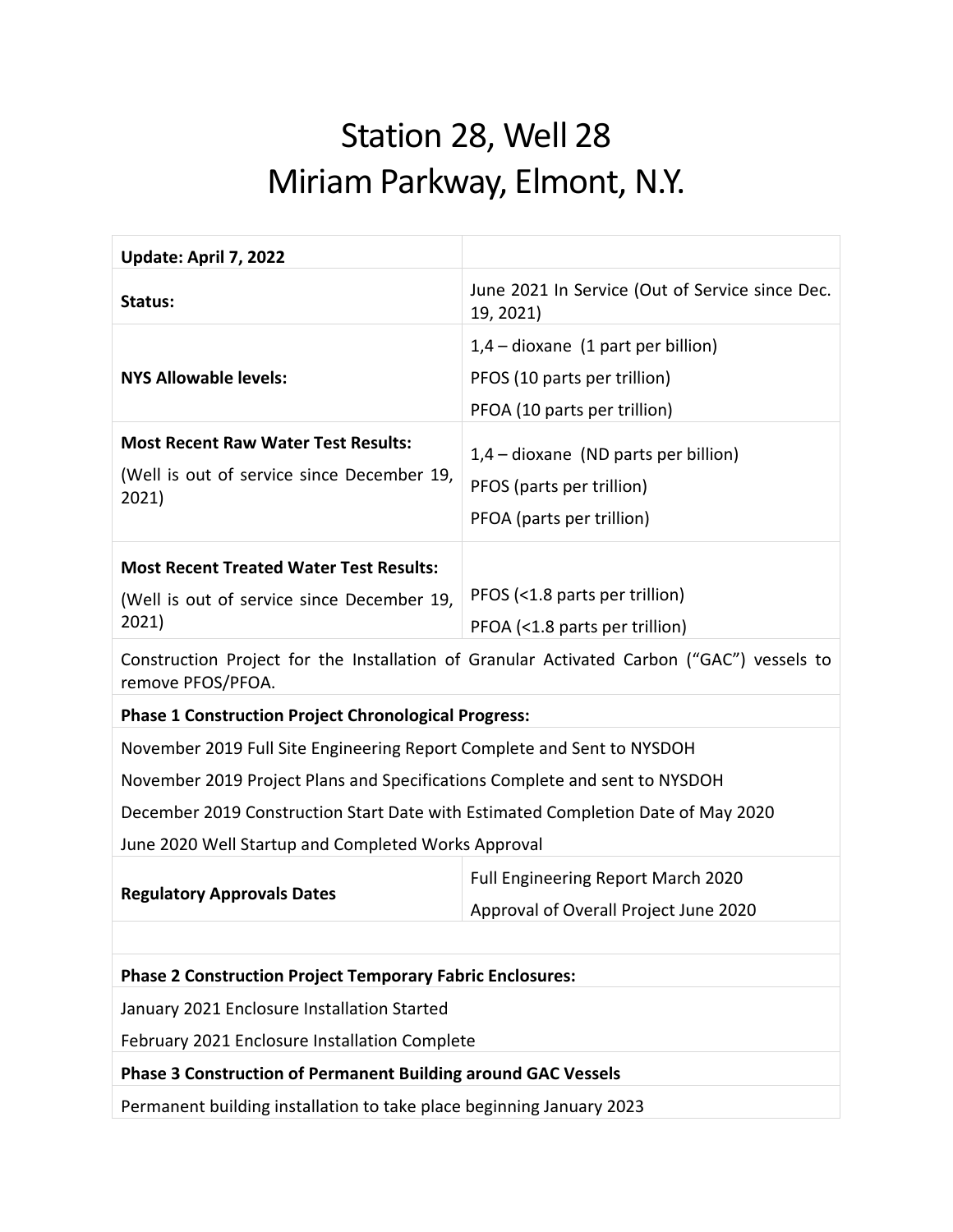\*\*\*\* Well 28 running to system through new treatment. Water quality is in compliance with all NYSDOH Standards. GAC valve froze in December 2021 and replacement valve has been delayed by manufacturer.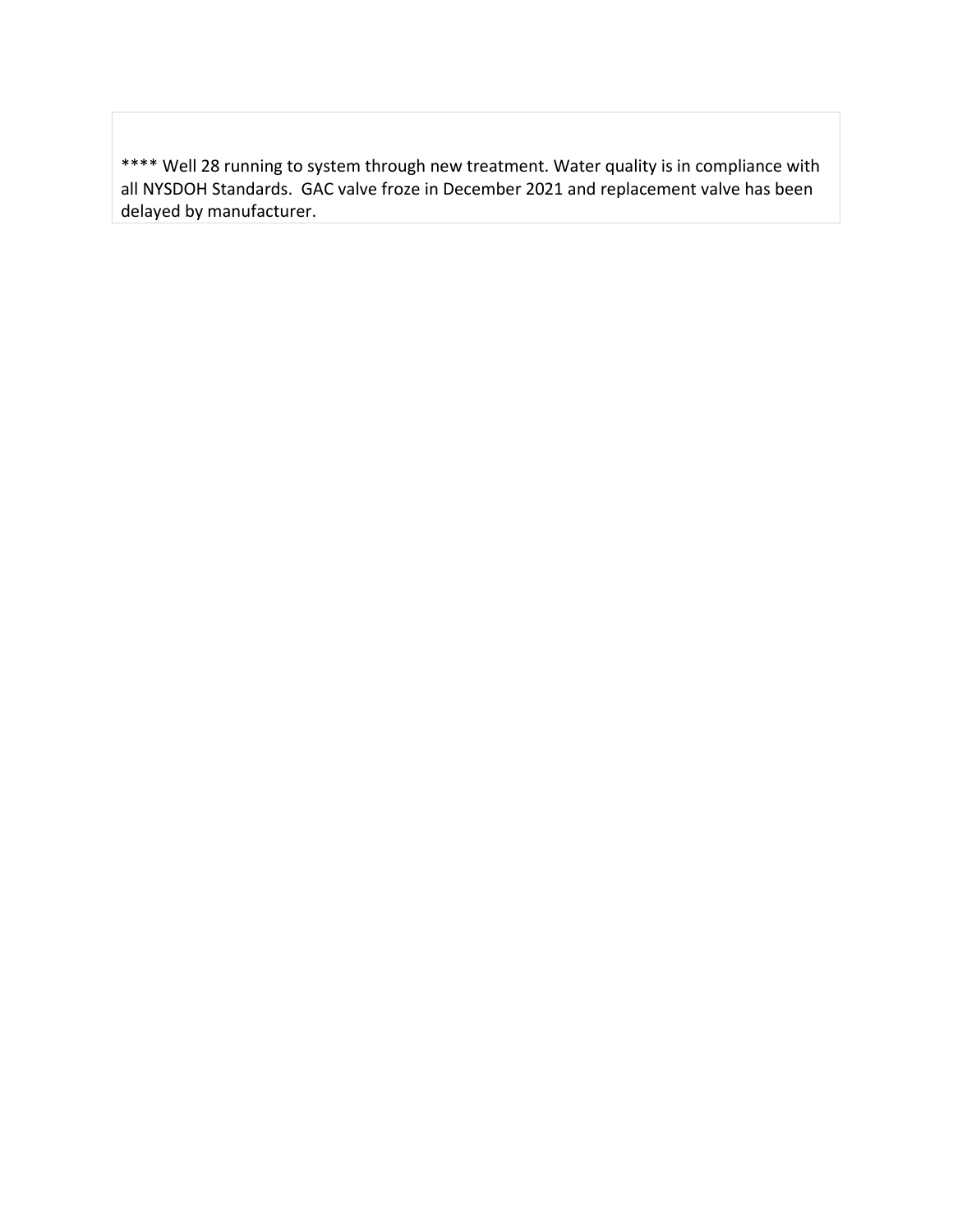# Station 35, Well 35A Cisney Avenue, Floral Park, N.Y.

| Update: April 7, 2022                                                                                                                                                                                        |                                           |
|--------------------------------------------------------------------------------------------------------------------------------------------------------------------------------------------------------------|-------------------------------------------|
| Status:                                                                                                                                                                                                      | June 2021 In Service                      |
|                                                                                                                                                                                                              | $1,4$ – dioxane (1 part per billion)      |
| <b>NYS Allowable levels:</b>                                                                                                                                                                                 | PFOS (10 parts per trillion)              |
|                                                                                                                                                                                                              | PFOA (10 parts per trillion)              |
|                                                                                                                                                                                                              | $1,4$ – dioxane (.600 parts per billion)  |
| <b>Most Recent Raw Water Test Results:</b>                                                                                                                                                                   | PFOS (5.8 parts per trillion)             |
| (Samples collected Mar. 15, 2022)                                                                                                                                                                            | PFOA (9.2 parts per trillion)             |
|                                                                                                                                                                                                              | $1,4$ – dioxane (<.020 parts per billion) |
| <b>Most Recent Treated Water Test Results:</b>                                                                                                                                                               | PFOS (<1.8 parts per trillion)            |
| (Samples collected Mar. 15, 2022)                                                                                                                                                                            | PFOA (<1.8 parts per trillion)            |
| Construction Project for the Installation of Granular Activated Carbon ("GAC") vessels to<br>remove PFOS/PFOA and installation of Ultraviolet Advanced Oxidation Process ("AOP") to<br>remove 1,4 - dioxane. |                                           |
|                                                                                                                                                                                                              |                                           |
| <b>Phase 1 Construction Project Chronological Progress:</b>                                                                                                                                                  |                                           |
| April 2020 Pilot Study Performed                                                                                                                                                                             |                                           |
| August 2020 Pilot Study Report Sent to NYS Department of Health ("NYSDOH")                                                                                                                                   |                                           |
| October 2020 Full Site Engineering Report Complete and Sent to NYSDOH                                                                                                                                        |                                           |
| December 2020 Project Plans and Specifications Complete and sent to NYSDOH                                                                                                                                   |                                           |
| January 2021 Construction Start Date with Estimated Completion Date of August 2021                                                                                                                           |                                           |
| GAC Vessels Arrived April 26, 2021                                                                                                                                                                           |                                           |
| AOP Enclosure Arrived March 4, 2021                                                                                                                                                                          |                                           |
| AOP Reactor Arrived April 13, 2021                                                                                                                                                                           |                                           |
| Completed Works Approval January 20, 2022                                                                                                                                                                    |                                           |
| Well Startup March 2, 2022                                                                                                                                                                                   |                                           |
| <b>Regulatory Approvals Dates</b>                                                                                                                                                                            | Pilot Study Report March 2021             |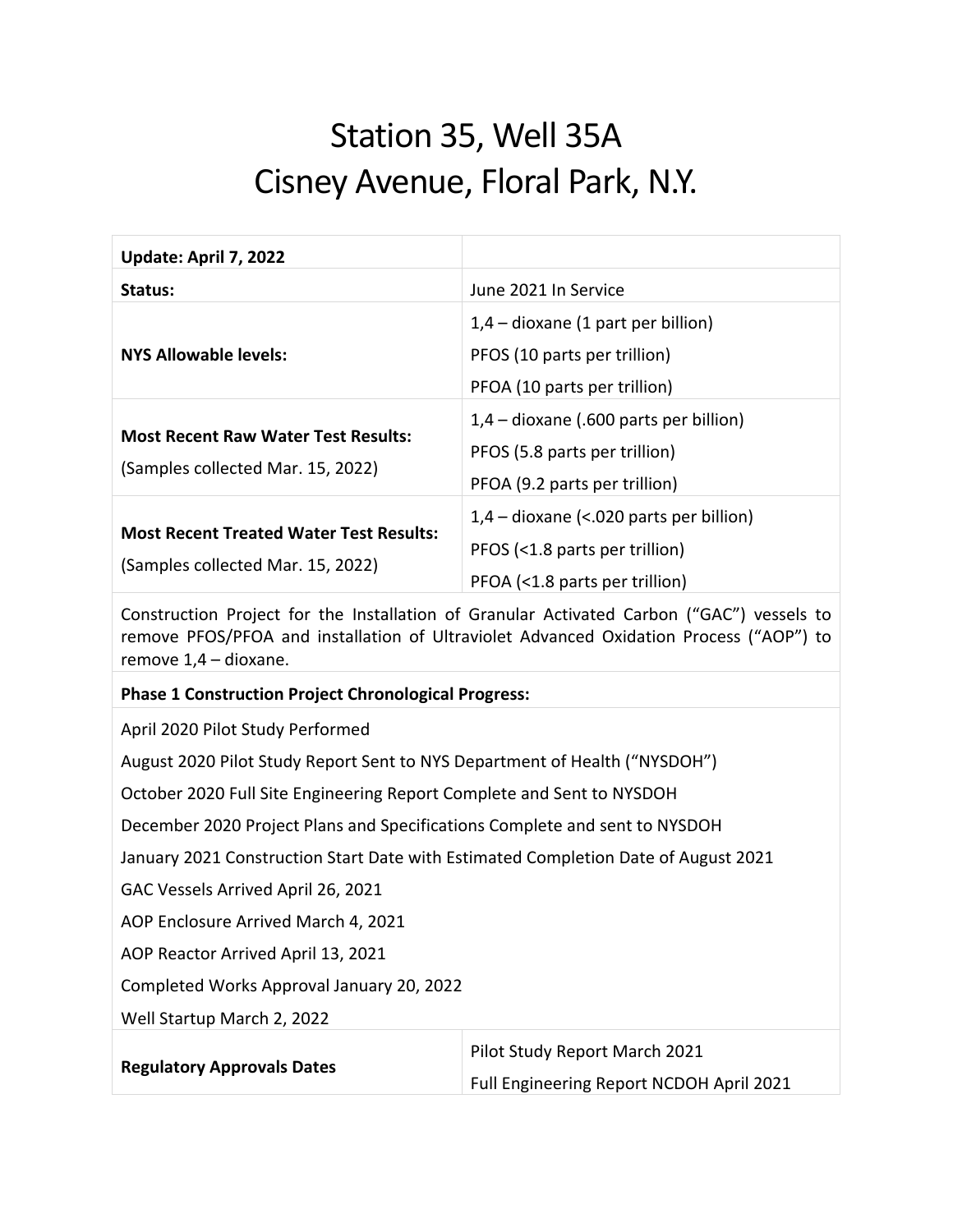| NYSDOH Approval of Overall Project August 30,<br>2021 |
|-------------------------------------------------------|
|                                                       |

#### **Phase 1 Current Status**

The Water Authority experienced several weeks of delay due to weather conditions. The AOP enclosure arrived on March 4, 2021 and is set. The AOP reactor arrived on April 13, 2021. The GAC vessel manufacturer delayed delivery by one month and were ultimately delivered on April 26th. Given the proximity of thissite to the LIRR we were required to receive Coordination approval which delayed setting the vessels for over one additional month. During these delays contractors continued to work on site piping and other essential project items. The Station was shut down during the last week of June 2021 and the AOP reactor was then energized. The contractor has completed the AOP reactor checklist which was followed with a full review by Trojan Industries. Carbon delivery has taken place. Laboratory tests on GAC vessels have been taken and backwashing of vessels continues. Contractor labor issues continue to slow down all emerging contaminant projects as a result of many projects underway throughout the water industry. The Completed works approval was received January 20, 2022 and well went to system March 2, 2022. Small punchlist items remain under Phase 1 contract.

### **Phase 2 Construction Project Permanent GAC Building and Site Work Chronological Progress:**

April 2021 Design of Permanent GAC Building

### April 26, 2021 Was Bid Opening for Permanent GAC Building

Notice to Proceed was given to contractor on October 4, 2021 for Permanent GAC Building. The project is moving along well and the building is currently weatherproof and heaters have been installed to prevent freezing of the GAC vessels. All materials have been received with the exception of building windows due in May 2022. Project completion date is June 15, 2022.

### **Phase 3 Construction Project Demolition of Existing Well House to Raise Wells and Site Rehabilitation Work:**

Project will start in 2024 following the installation of all Water Authority wellhead treatment for emerging contaminants for all Water Authority impacted wells.

Note: Well 35 at this site is out of service due to high levels of iron.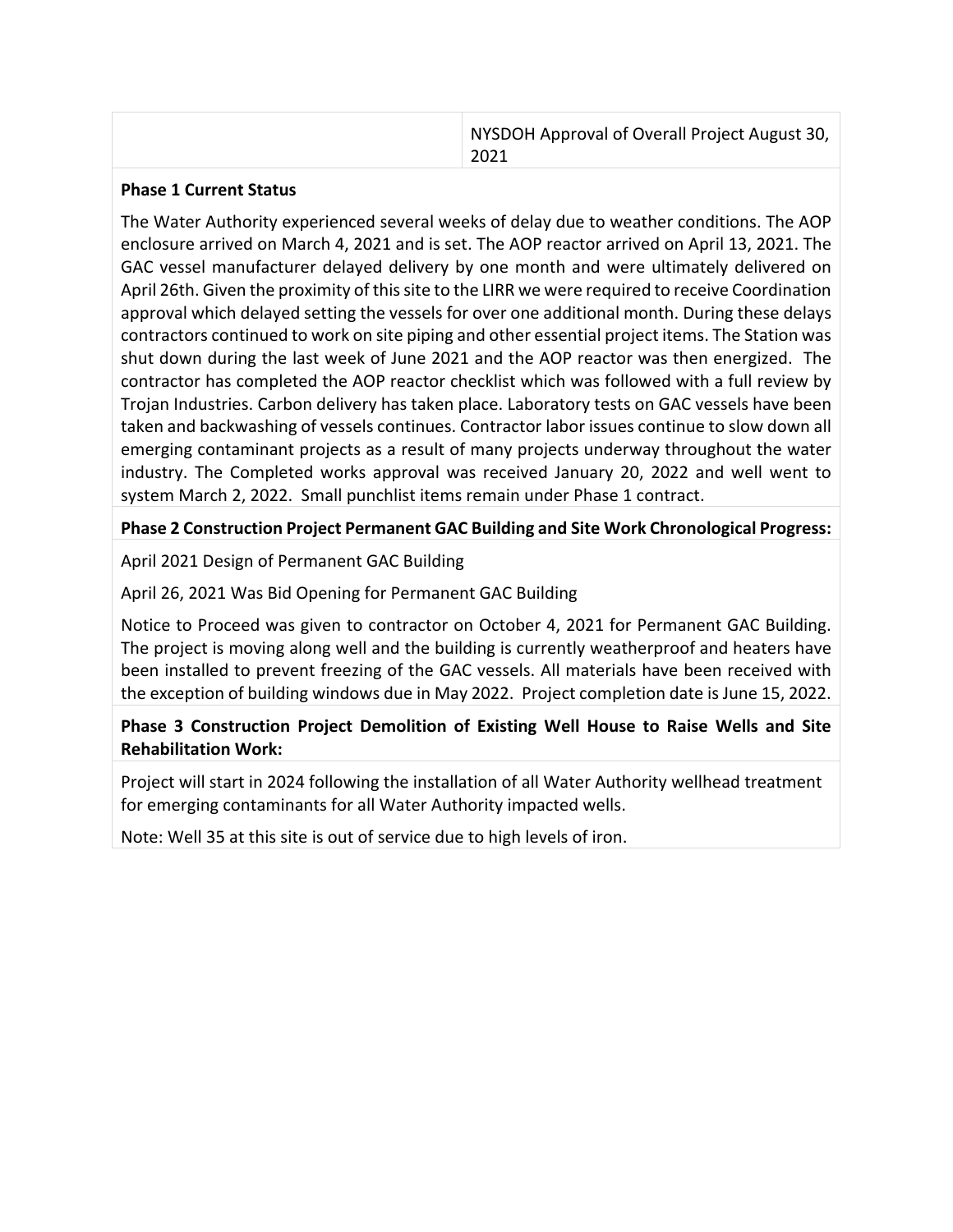# Station 40, Wells 40 & 40A (Headquarters Site) Union Turnpike, New Hyde Park, N.Y.

| April 7, 2022                                                              |                                                                                                                                                                                     |
|----------------------------------------------------------------------------|-------------------------------------------------------------------------------------------------------------------------------------------------------------------------------------|
| Status:                                                                    | June 2021 In Service                                                                                                                                                                |
|                                                                            | $1,4$ – dioxane (1 part per billion)                                                                                                                                                |
| <b>NYS Allowable levels:</b>                                               | PFOS (10 parts per trillion)                                                                                                                                                        |
|                                                                            | PFOA (10 parts per trillion)                                                                                                                                                        |
| <b>Most Recent Raw Water Test Results:</b>                                 |                                                                                                                                                                                     |
|                                                                            | 1,4 - dioxane (.540 parts per billion)                                                                                                                                              |
| Well 40                                                                    | PFOS (4.0 parts per trillion)                                                                                                                                                       |
| (Samples collected March 10, 2022)                                         | PFOA (9.6 parts per trillion)                                                                                                                                                       |
|                                                                            | $1,4$ – dioxane (1.10 parts per billion)                                                                                                                                            |
| Well 40A                                                                   | PFOS (5.3 parts per trillion)                                                                                                                                                       |
| (Samples collected March 10, 2022)                                         | PFOA (10.2 parts per trillion)                                                                                                                                                      |
| remove 1,4 - dioxane.                                                      | Construction Project for the Installation of Granular Activated Carbon ("GAC") vessels to<br>remove PFOS/PFOA and installation of Ultraviolet Advanced Oxidation Process ("AOP") to |
| <b>Phase 1 Construction Project Chronological Progress:</b>                |                                                                                                                                                                                     |
| April 2020 Pilot Study Performed                                           |                                                                                                                                                                                     |
| August 2020 Pilot Study Report Sent to NYS Department of Health ("NYSDOH") |                                                                                                                                                                                     |
| <b>Regulatory Approvals Dates</b>                                          | Pilot Study Report March 2021                                                                                                                                                       |
|                                                                            | Full Engineering Report NCDOH April 2021                                                                                                                                            |
|                                                                            | (Awaiting comments from NYSDOH)                                                                                                                                                     |
|                                                                            | Approval of Overall Project December 2021                                                                                                                                           |
|                                                                            | Blending Application Sent to NYSDOH and<br>NCDOH on April 20, 2021. Approval of<br>Blending application has been received on<br>Sept. 29, 2021.                                     |
|                                                                            |                                                                                                                                                                                     |

\*Water Authority is awaiting NYSDOH comments on Pilot Study.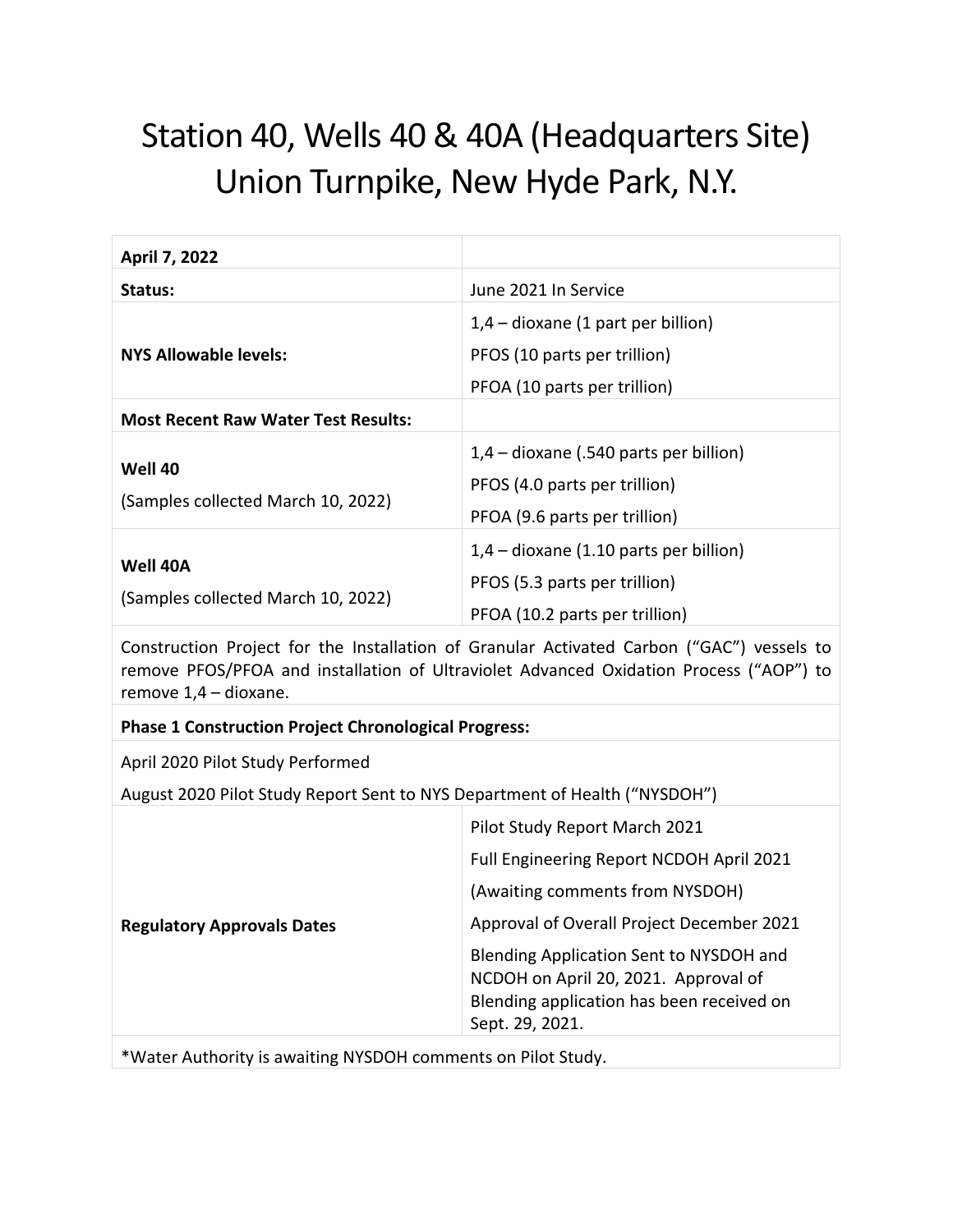Available space for wellhead treatment at this site is an obstacle to preparing the full engineering report and to prepare project design and specifications. This site serves as the Water Authority headquarters location.

In December 2020 the Water Authority acquired one section of property adjacent to this well station. The Water Authority has begun action to acquire a second property adjacent to this site which will provide adequate space for the installation of new wellhead treatment systems. Eminent Domain procedures have begun, a public hearing was scheduled for April and May of 2021 but were adjourned due to ongoing negotiations with owner. Negotiations have now reached an agreement. Second property is now owned by the Water Authority. Engineering design has received board approval. Soil borings, site survey and hazardous material inspection is scheduled for the second week of April 2022.

The Water Authority has instructed the engineering firm of H2M Group to prepare a request for blending proposal of the two wells located at Station 40. This report was sent on April 20, 2021 and approval received from the NCDOH on Sept. 29, 2021. The Engineering Report is expected to be complete by January 2022 using the assumption that the adjacent property is acquired. DOH approval is expected several months following submission. Water currently produced is blended. The Water Authority has now approved the Engineering design and project management since the second parcel has been secured to house the water treatment assets.

Potential delays could occur toward the procurement of necessary treatment system assets. It is expected to take 3-4 months to obtain GAC vessels and 6-7 months to obtain an AOP reactor. Contractor labor issues continue to slow down all emerging contaminant projects as a result of many projects underway throughout the water industry.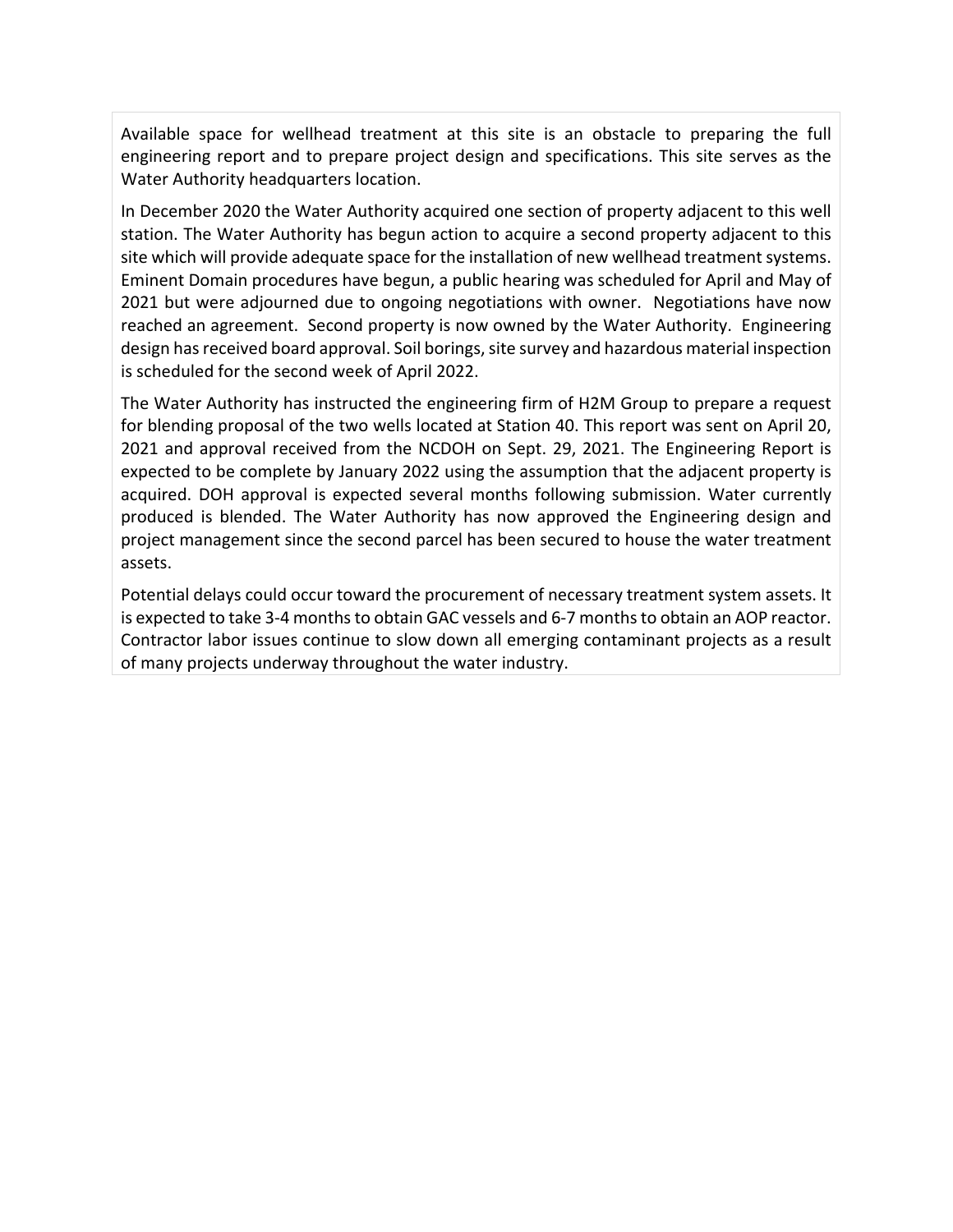## Station 44, Wells 44, 44A, 44B, 44C Chelsea Street, Elmont, N.Y.

| Update: April 7, 2022                                         |                                           |
|---------------------------------------------------------------|-------------------------------------------|
| Status:                                                       | June 2021 In Service                      |
|                                                               | $1,4$ – dioxane (1 part per billion)      |
| <b>NYS Allowable levels:</b>                                  | PFOS (10 parts per trillion)              |
|                                                               | PFOA (10 parts per trillion)              |
| <b>Most Recent Raw Water Test Results:</b>                    |                                           |
| Well 44                                                       |                                           |
| (PFOS/PFOA Samples collected Mar.<br>8,                       | 1,4 – dioxane (.021 parts per billion)    |
| 2022)                                                         | PFOS (9.0 parts per trillion)             |
| Quarterly 1, $4 -$ dioxane samples collected<br>Jan. 11, 2022 | PFOA (14.1 parts per trillion)            |
| Well 44A                                                      |                                           |
| (PFOS/PFOA Samples collected Mar. 8,                          | $1,4$ – dioxane (0.150 parts per billion) |
| 2022)                                                         | PFOS (14.2 parts per trillion)            |
| Quarterly 1, 4 – dioxane samples collected<br>Jan. 11, 2022   | PFOA (14.7 parts per trillion)            |
| Well 44B                                                      |                                           |
| (PFOS/PFOA Samples collected Mar. 8,                          | $1,4$ – dioxane (0.024 parts per billion) |
| 2022)                                                         | PFOS (13.6 parts per trillion)            |
| Quarterly 1, $4 -$ dioxane samples collected<br>Jan. 11, 2022 | PFOA (21.0 parts per trillion)            |
| Well 44C                                                      |                                           |
| (PFOS/PFOA Samples collected Dec. 14,                         | $1,4$ – dioxane (0.022 parts per billion) |
| 2021)                                                         | PFOS (10.9 parts per trillion)            |
| Quarterly $1, 4$ – dioxane samples collected<br>Jan. 11, 2022 | PFOA (16.5 parts per trillion)            |
| <b>Most Recent Treated Water Test Results:</b>                |                                           |
| <b>Well 44 / 44A</b>                                          |                                           |
| (Samples collected Mar. 8, 2022)                              | PFOS (<1.8 parts per trillion)            |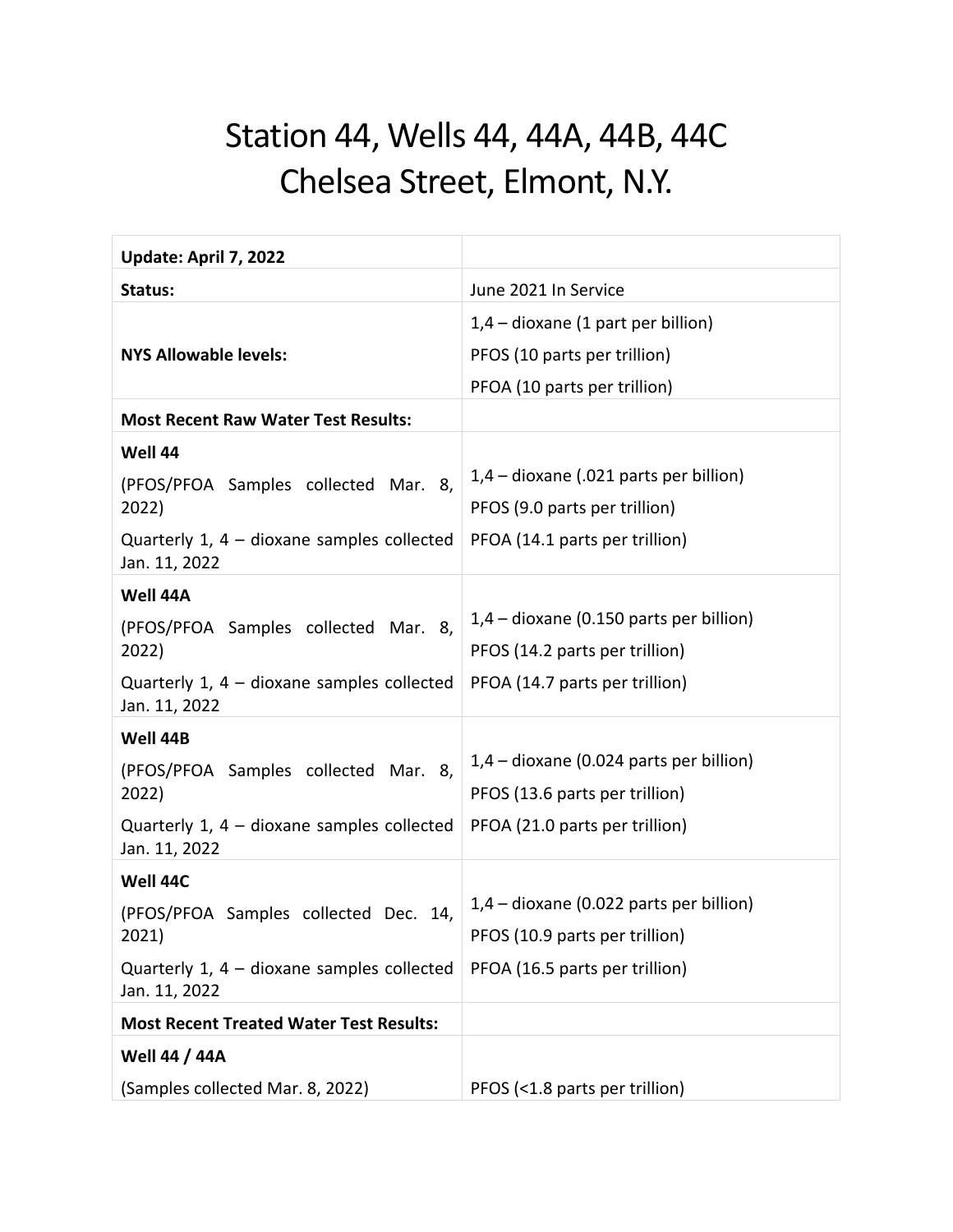|                                  | PFOA (<1.8 parts per trillion) |
|----------------------------------|--------------------------------|
| <b>Well 44B / 44C</b>            | PFOS (<1.8 parts per trillion) |
| (Samples collected Mar. 8, 2022) | PFOA (<1.8 parts per trillion) |

Construction Project for the Installation of Granular Activated Carbon ("GAC") vessels to remove PFOS/PFOA.

### **Phase 1 Construction Project Chronological Progress:**

September 2019 Full Engineering report complete and sent to NYSDOH

November 2019 Project design and specifications complete and sent to NYSDOH

December 2019 Project Construction begins

January 2020 Calgon Carbon column testing performed

| Design Approval April 2020<br><b>Actual Regulatory Approval Dates</b><br>Approval of Overall Project in Service June<br>2020 |  | Full Engineering Report March 2020 |
|------------------------------------------------------------------------------------------------------------------------------|--|------------------------------------|
|                                                                                                                              |  |                                    |
|                                                                                                                              |  |                                    |

#### **Phase 2 Construction Project Temporary Fabric Vessel Enclosures:**

December 2020 Construction of Fabric tent enclosures around 2 sets of vessels

January 2021 Tent Enclosures are Complete

**Phase 3 Construction Project Permanent Treatment Buildings, Raising Wells and full site Rehabilitation:**

Design and Specifications for Public Bidding is 75% complete

July 2022 Construction starts

Project length is estimated at 2 years

\*\*\*\*Wells 44, 44A, 44B and 44C running to system through new treatment. Water quality is in compliance with all NYSDOH Standards.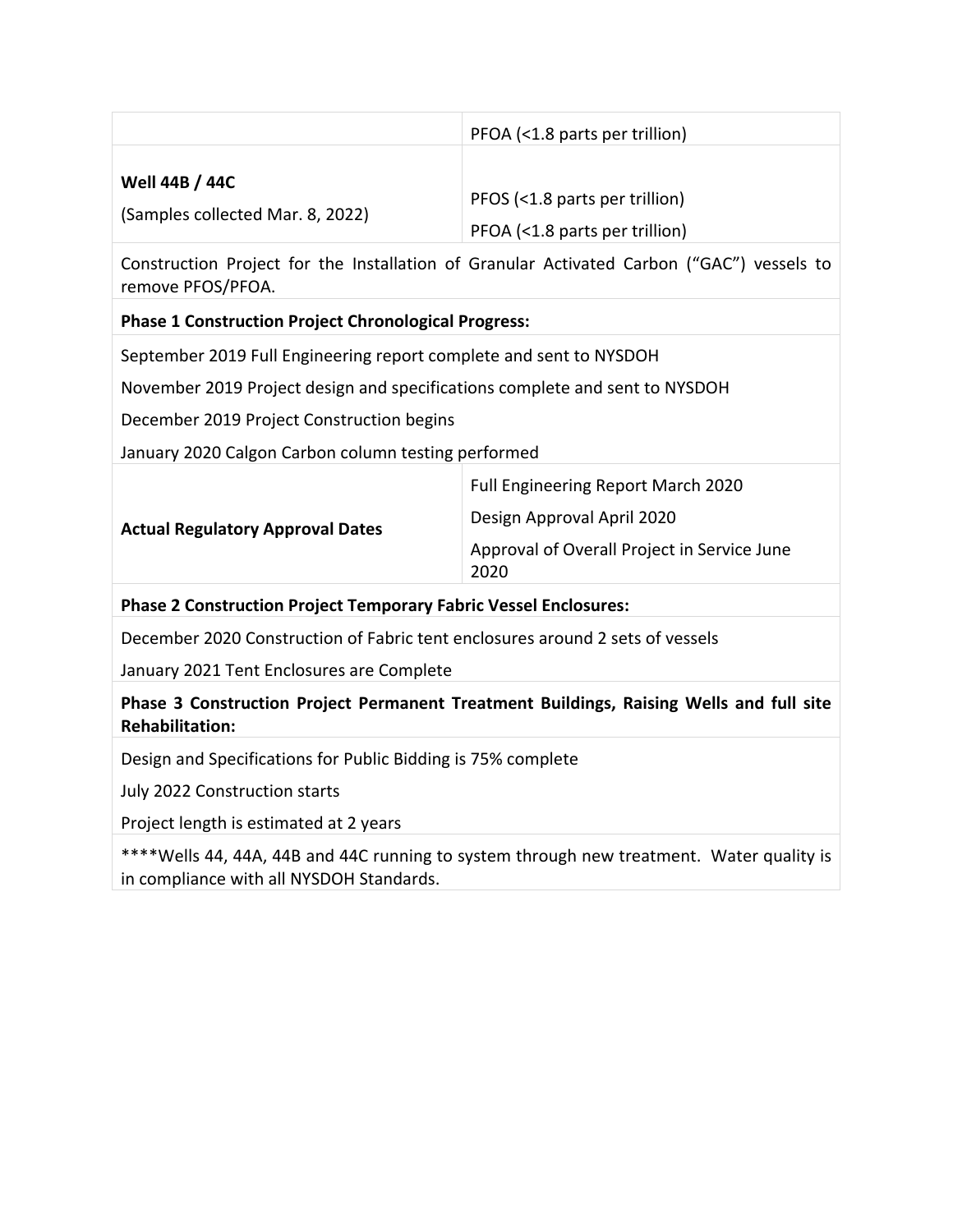## Station 57, Wells 57, 57A South 6th Street, New Hyde Park, N.Y.

| Update: April 7, 2022                                                                                                                                                                                       |                                        |
|-------------------------------------------------------------------------------------------------------------------------------------------------------------------------------------------------------------|----------------------------------------|
| Status:                                                                                                                                                                                                     | Out of Service since October 15, 2020  |
|                                                                                                                                                                                                             | $1,4$ – dioxane (1 part per billion)   |
| <b>NYS Allowable levels:</b>                                                                                                                                                                                | PFOS (10 parts per trillion)           |
|                                                                                                                                                                                                             | PFOA (10 parts per trillion)           |
| Most Recent Raw Water Test Results (last test October 2020):                                                                                                                                                |                                        |
|                                                                                                                                                                                                             | 1,4 - dioxane (14.5 parts per billion) |
| Well 57                                                                                                                                                                                                     | PFOS (7.9 parts per trillion)          |
|                                                                                                                                                                                                             | PFOA (68.7 parts per trillion)         |
|                                                                                                                                                                                                             | 1,4 - dioxane (11.9 parts per billion) |
| Well 57A                                                                                                                                                                                                    | PFOS (4.8 parts per trillion)          |
|                                                                                                                                                                                                             | PFOA (61.9 parts per trillion)         |
| Construction Project for the Installation of Granular Activated Carbon ("GAC") vessels to<br>remove PFOS/PFOA and installation of Ultraviolet Advanced Oxidation Process ("AOP) to<br>remove 1,4 - dioxane. |                                        |
| Phase 1 Construction Project Chronological Progress of Full Site Rehabilitation:                                                                                                                            |                                        |
| December 2016 Acquired property adjacent to this site                                                                                                                                                       |                                        |
| September 2018 Pilot Study Performed                                                                                                                                                                        |                                        |
| March 2019 Pilot Study Report Sent to NYS Department of Health ("NYSDOH")                                                                                                                                   |                                        |
| June 2019 Full Engineering report complete and sent to NYSDOH                                                                                                                                               |                                        |
| January 2020 Project design and specifications complete and sent to NYSDOH                                                                                                                                  |                                        |
| October 2020 Project Construction begins with Estimated Completion Date of June 30, 2022                                                                                                                    |                                        |
|                                                                                                                                                                                                             | Pilot Study Report July 2019           |
| <b>Estimated Regulatory Approval Dates</b>                                                                                                                                                                  | Full Engineering Report May 2020       |
|                                                                                                                                                                                                             | Approval of Overall Project May 2022   |
| This project includes a full site rehabilitation including demolition of all existing buildings,<br>raising wells, new air stripper tower, new emergency generator, replacement of all water                |                                        |